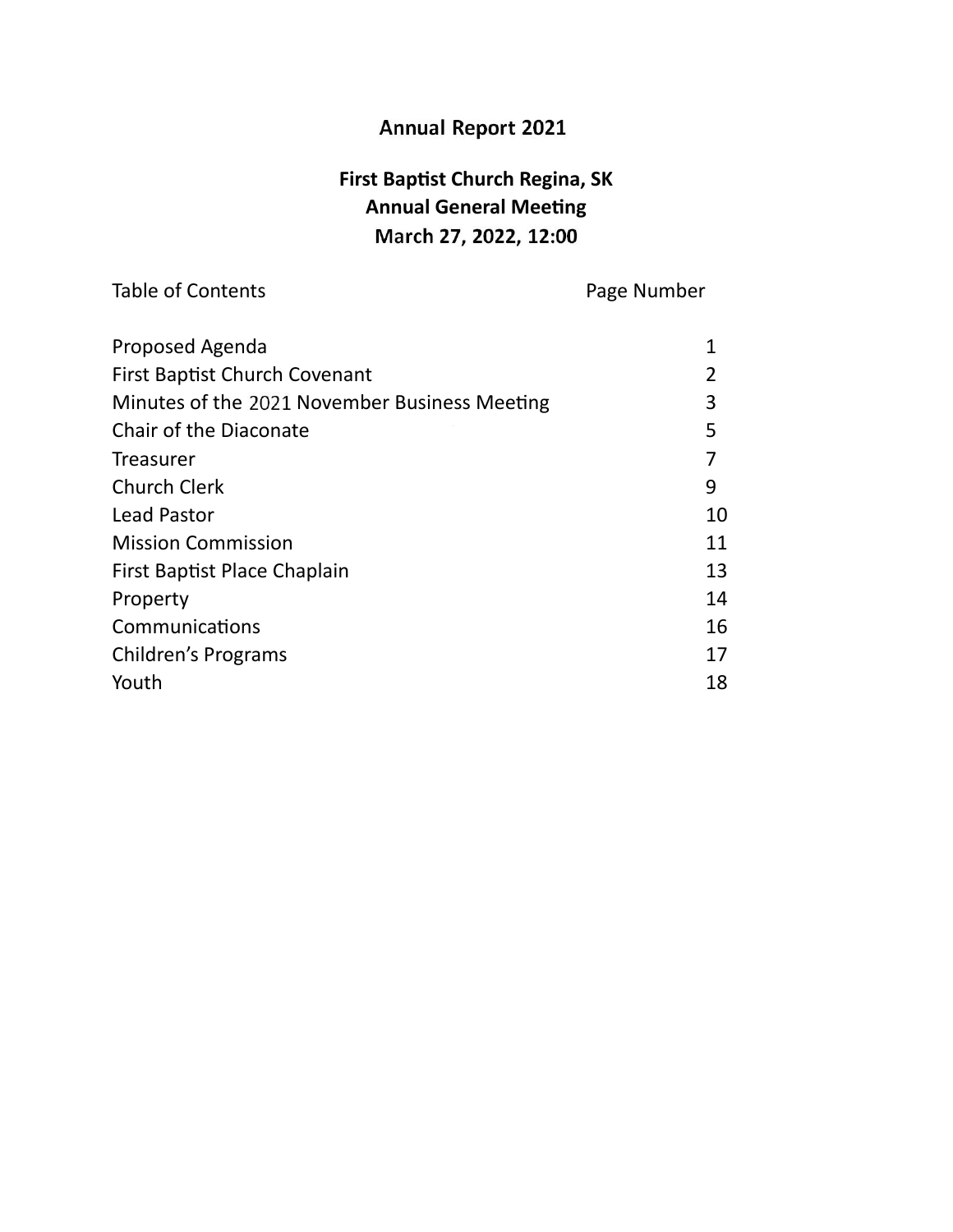## **First Baptist Church Annual General Meeting Agenda March 27, 2021**

- 1. Call to Order Ron Phillips
- 2. The Church Covenant & Prayer Pastor Joel
- 3. Consent Agenda: MOTION:
	- 1. That we approve today's meeting agenda
	- 2. That we approve the minutes of the November 21, 2021 congregational meeting
- 4. Board Chair Report
- 5. Treasurer's Report
	- 1. Motion: That we receive the 2021 audited church financial statements
- 6. Associate Pastors Report
	- 1. Kayely Rich
	- 2. Chris Senger
- 7. Lead Pastor's Report
- 8. Screen and Zoom Discussion Board
- 9. Other Business
- 10.Adjournment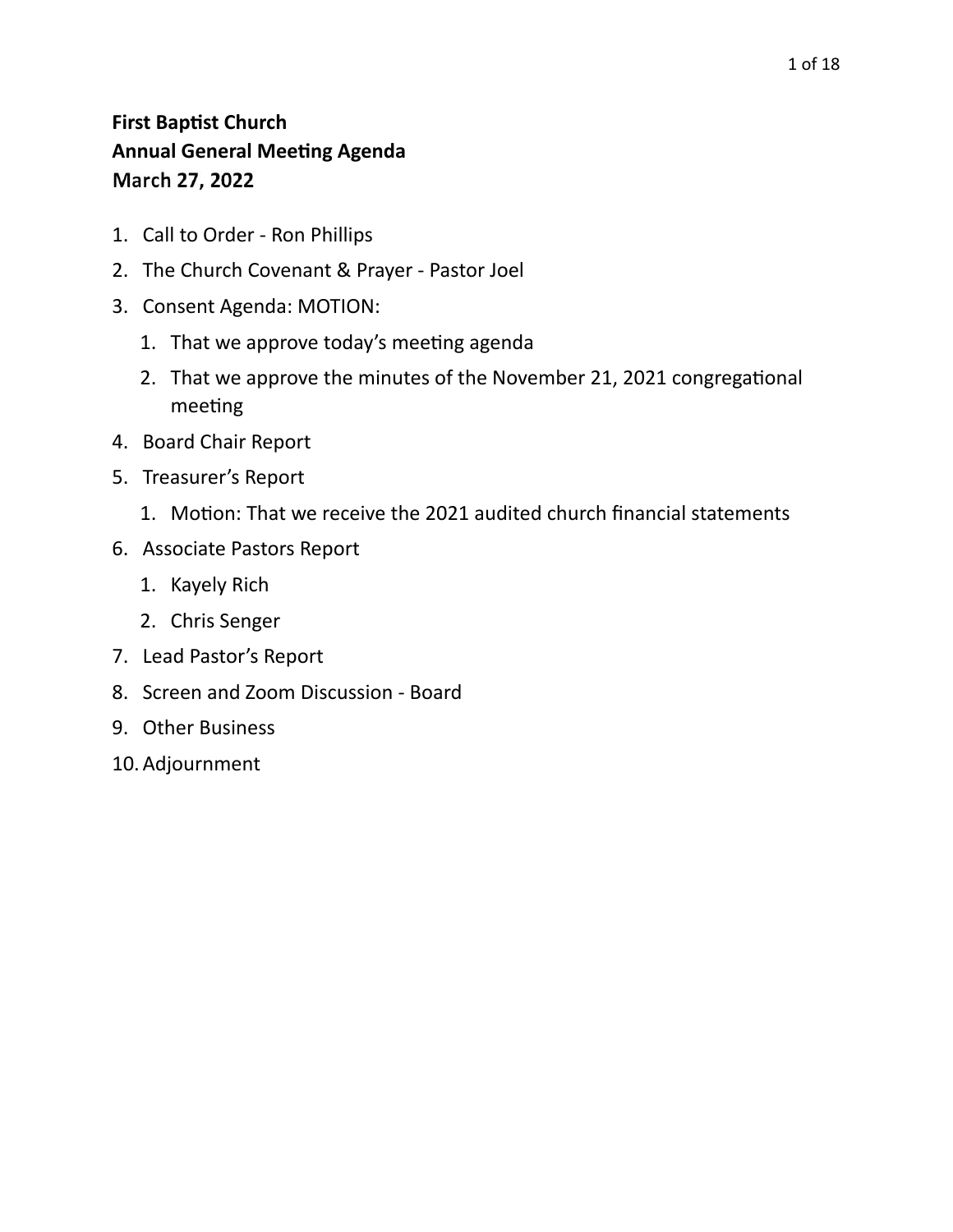A covenant of Fellowship of First Baptist Church Regina, Saskatchewan

**W**e, members of First Baptist Church, Regina, covenant together to walk with Christ and each other in fellowship of holy love, to gather together regularly for united worship, to look to God daily for grace and guidance, to search the scriptures for understanding of the Christian way of life, to serve God and each other in love and humility.

We will recognize the worth of each individual within our community, regardless of age or circumstances, recognizing that we are all precious in God's sight.

We will uphold each other in prayer and will offer kindness, forgiveness and mercy to each other as Christ has offered to us.

We will give cheerfully of our time, talents and finances so that God's work would prosper in this place.

We will recognize Christ's presence in every aspect of our lives and will seek to honour Him in all that we say and do – at church, in our homes, and at our places of employment. With the help of the Holy Spirit, we will seek to follow Christ throughout our lives.

"What does the Lord require of you, but to seek justice, to love mercy, and to walk humbly with your God." Micah 6:8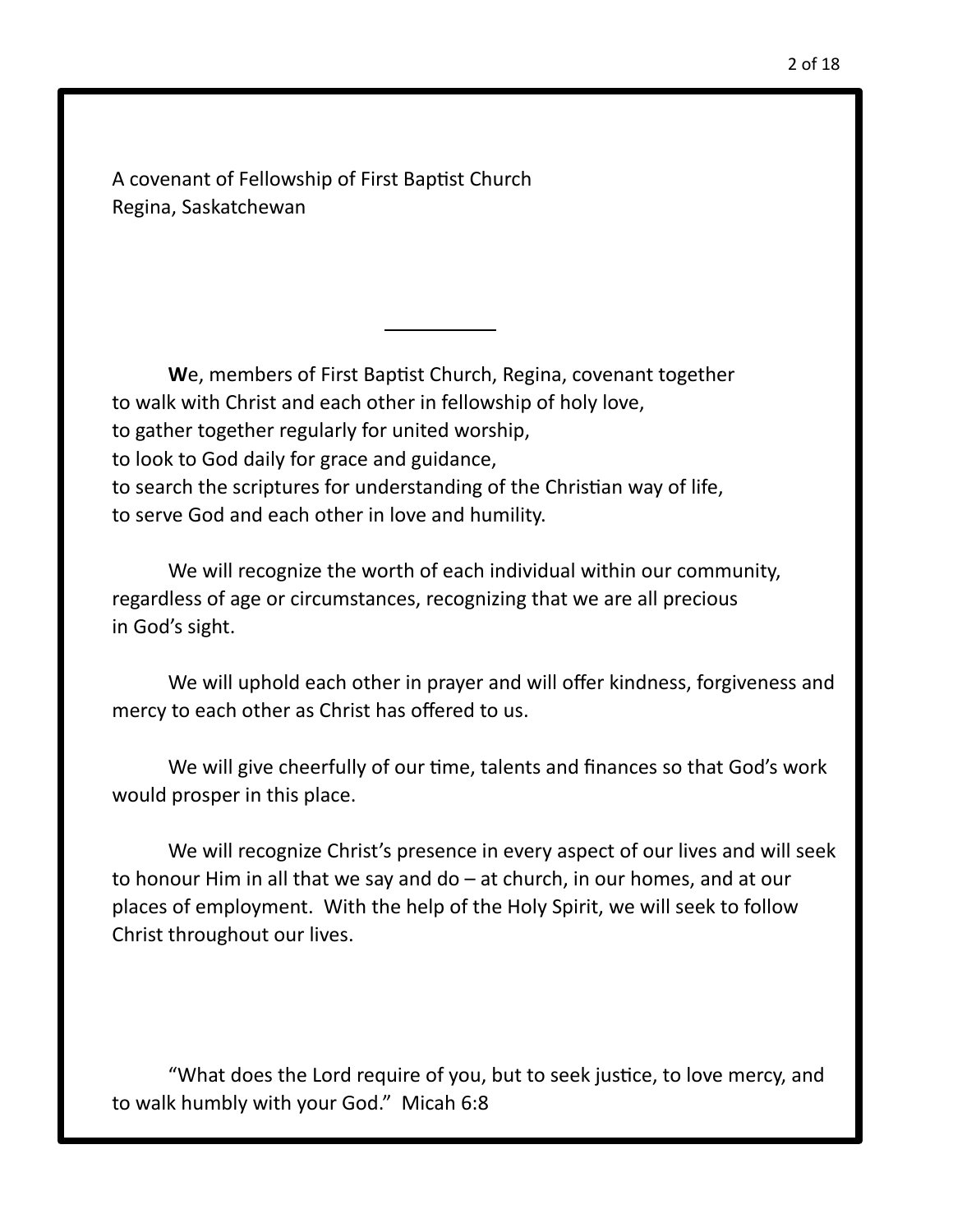#### **Fall Congregational Meeting Minutes**

#### **November 21, 2021 12:20 - 1:00 PM Via Zoom and In Person in the FBC Sanctuary**

- 1. Call to Order Ron Phillips, Board Chair
- 2. Prayer Rev. Joel Russell-MacLean, Lead Pastor Leading with a quote from Zechariah 6, "......not by might, nor by power, but by my spirit says the Lord of hosts.". These words of the prophet were to encourage Israel to rebuild her temple in Jerusalem. Joel prayed that the spirit would grow us in Christ, through small acts, in our church, in our denomination, in our city and in our world. He asked that the presence of the Spirit would power us to accomplish his desires for us. He prayed that we would be helped in discerning God's voice in our choices and decisions.
- 3. **MOTION-** Consent Agenda

## **MOVED:** John Hillmer /Bryan Orthner **CARRIED**

a) Approve today's agenda, amended since publication (.... to withdraw the motion that Chris Senger be recommended to become a licensed pastor in our denomination. This will be tabled until the required steps in the process are completed, at which time we will gladly put forward this recommendation again.) b) Approve the minutes of the March 21, 2021 AGM c) Approve WSO Accounting as our auditor

4. Report from the Lead Pastor

a) The Music Futures committee has received applications from two solid candidates and are now preparing the next steps forward in the interview process. The committee will plan to present opportunities for the congregation to have some input in the process as well.

b) Heart-felt thanks to his colleagues, Kayely Rich, Richard Hovey, and Melissa Morgan. He commented on the difficulty of dealing with covid restrictions while being pulled between love for participants and the health and safety of everyone involved. The Board and our many volunteers were also commended.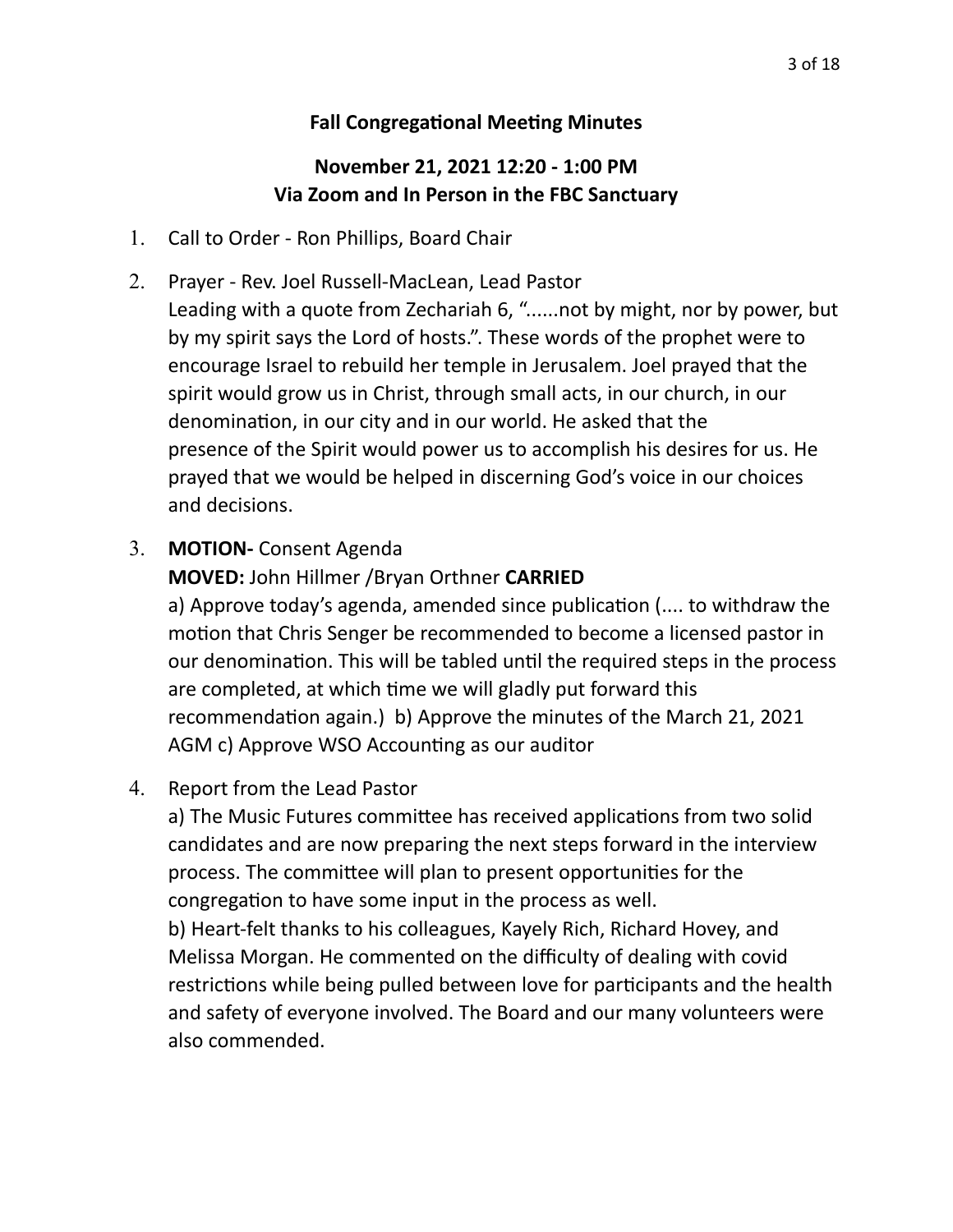**5.** Budget - Kevin Rich, Treasurer

a) Financial Report - numbers for October were presented and look good. b) Budget

**MOTION:** to approve the 2022 Budget **MOVED:** KevinRich/Klaus Link **CARRIED** 

Discussion:

- budget amounts have remained steady, with with Income and Expenses remaining very similar to last year's numbers.

- The Board has recently moved to invest 100K from our bank account, seeking improved returns. This will be reflected in the November Report. - Expectations that rental income will increase? Dependant on Covid situation.

**6.** Nominations to the Board

a) Ron Phillips has agreed to remain as chairman of the Board for an additional year, with our heartfelt thanks! Thanks also to Collin Carbno for his 6 years of service to the Board.

**MOTION:** to approve nominees: Derrick Bellows, Roger Bellows and Heather Russell- MacLean

**MOVED:** Bryden Yeo/Tiffany Stafford-Lai

Discussion:

-Wife of lead pastor serving on Board? Absolutely! Concerns around conflict of interest, and bylaws regarding make-up of boards of charitable organizations (like FBC) will be checked out. Heather's status (as well as the Bellows' brothers), will need to be declared "at arm's length" on various forms. Various comments reflected no need for concern as long as there is not a family majority sitting on a board.

b) Continuing Board Members: chair: Ron Phillips, Treasurer: Kevin Rich, Adija Pusi, Barry Lyons, Brenda Ziolkowski, Tiffany Stafford-Lai

- **7. MOTION:** that First Baptist Church Regina name John Nelson as "Pastor Emeritus" **MOVED:** Tiffany Stafford-Lai/Laureen Snook **CARRIED** "If John's thirty five years of service to this congregation don't merit this distinction, NOTHING does!!" Agreed!!
- **8. MOTION:** to adjourn this meeting approx. 1:00 pm **MOVED:** Bryden Yeo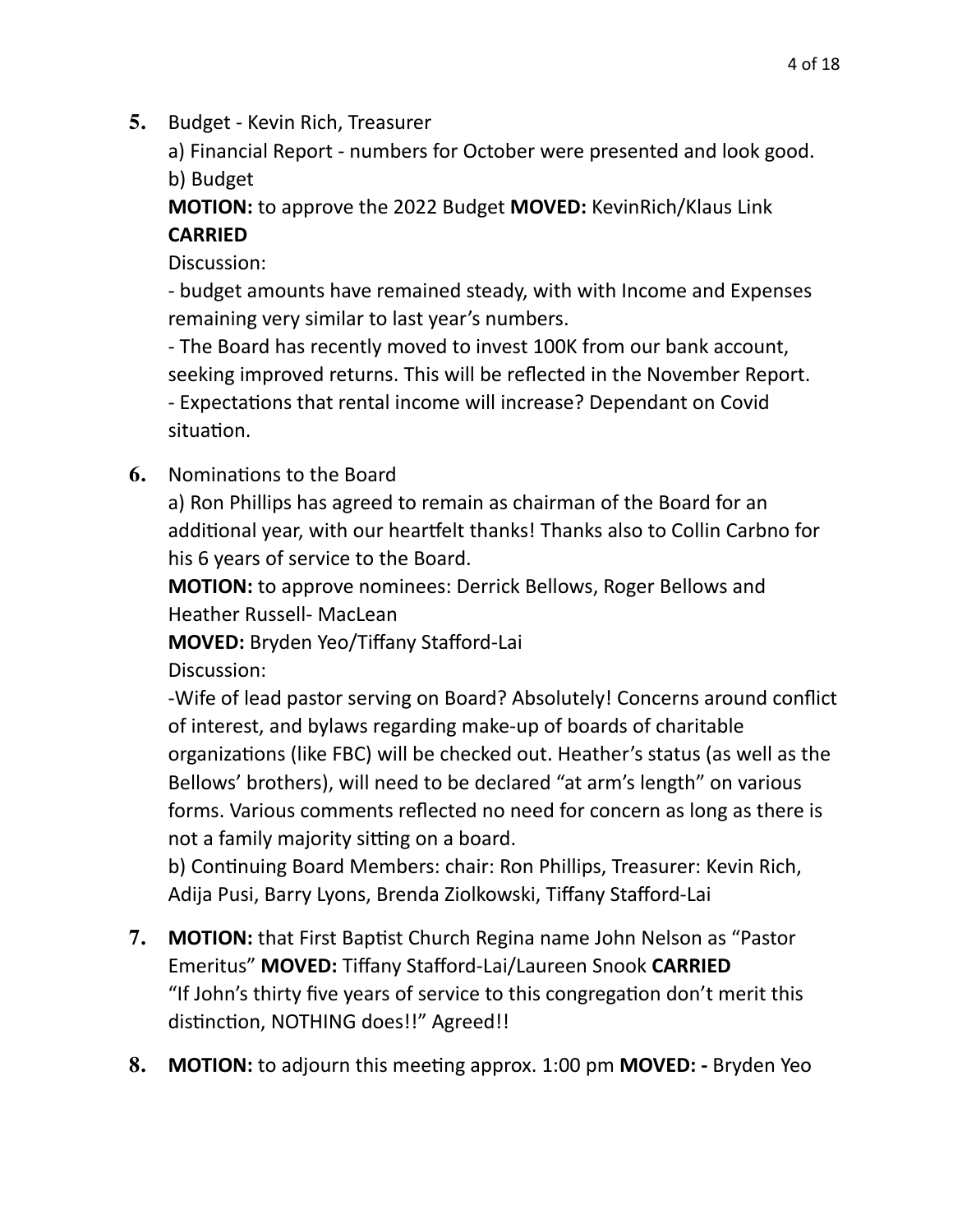## **Report of the Chair of the Diaconate**

As I look back on 2021, I see so much to be thankful for, and yet so much seems to me unclear. We truly live by faith and by hope, not by sight (Romans 8:24,25). Yet we are filled with hope, because God is moving history to His good conclusion. He will have a redeemed people, living in a redeemed creation, with their Redeemer. (Stanley Grenz) And praise God, we are caught up in what God is doing.

2021 was another 'covid' year, but we finally seem to be moving out of the worst of it. It was also a year of pastoral change, with John's retirement and Richard's departure. One of our challenges in 2022 is to assemble, under God's leading, a pastoral staff ready to lead us in this new chapter in the church's life. A great load has fallen onto Joel, as he is our only full time pastor at the moment. We are very grateful for his loving leadership. And we're so thankful for Kayely, Chris, and Norma, who, though part time, have contributed so much. And we have been so blessed in music, first by Melissa Morgan, and now by Maria Fuller. And Mark Anderson has been an anchor in our worship, in the midst of so much change.

We owe so much, too, to you the congregation of First Baptist, who have remained faithful through it all.

As we move into 2022 and beyond, I see 4 major challenges.

First, we need to articulate a vision. We are in a fresh chapter in our church's history, and we are to be a faithful church in a world which is very much different from what it was 20 or 30 years ago. What do you see when you picture our church a few years from now? Who is sitting in the pews at worship? What are God's people doing out in the community? What will be the 'character' or image of our church? What passion will we be known for? How will we live as the people of Jesus in this place? What will we care most about?

Second, we need to fill out our pastoral staff, with people suited to lead us toward our vision.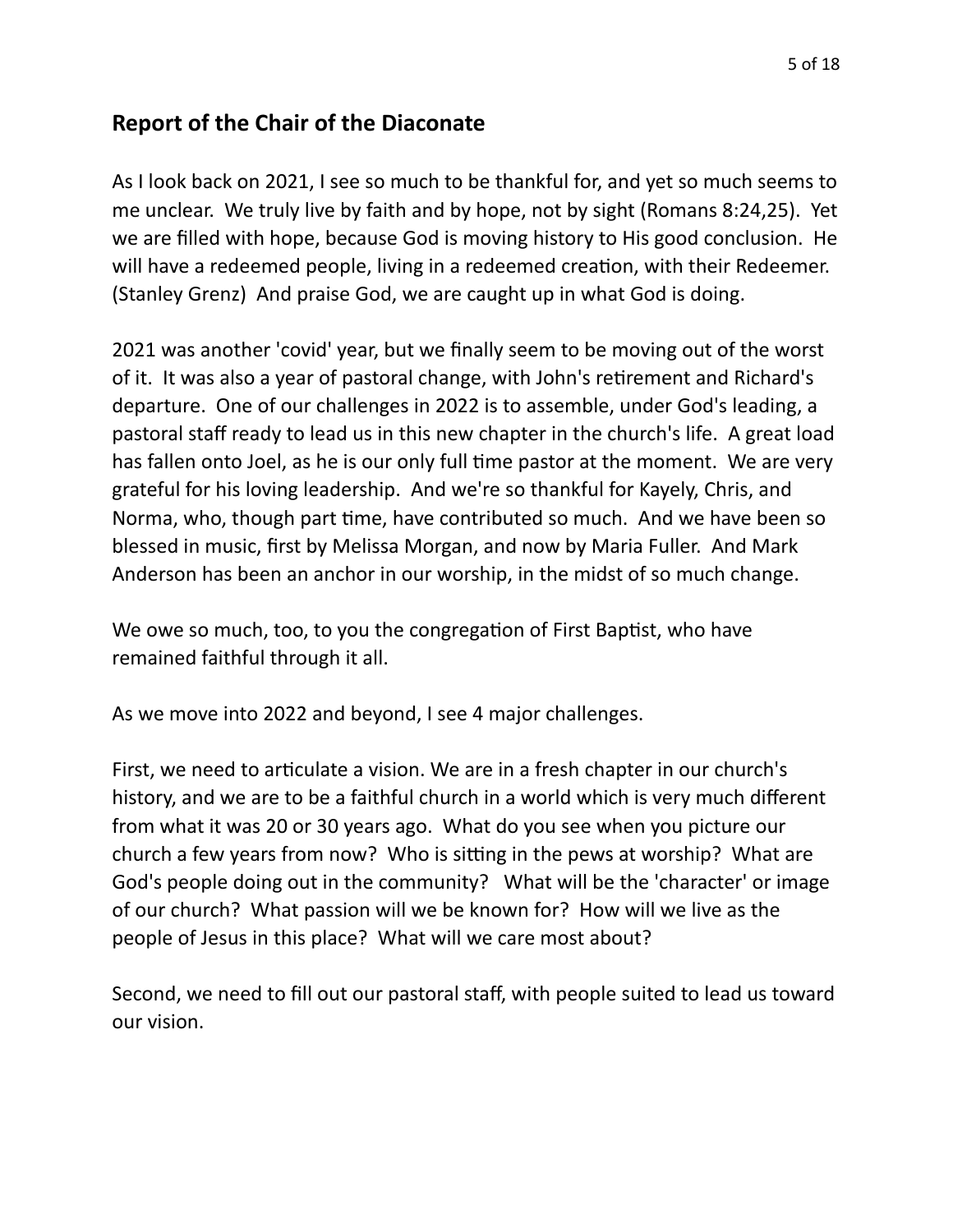Third, we need to learn to connect in fresh ways to our culture, a culture that has grown indifferent to the church, if not at times hostile. How will we point people to Jesus? How will we bring Jesus' caring to a hurting world?

Fourth, we need to rebuild our ministry capacity after covid - ushers to welcome people, children's workers to teach our children about Jesus, people exercising hospitality and lay pastoral care, people leading small groups, singers for the choir, people helping with technology, and on and on. What can you bring to the life of the church?

And thank you to our Church board: Barry Lyons, Tiffany Stafford-Lai, Brenda Ziolkowski, Kevin Rich, Derrick Bellows, Roger Bellows, Adijah Pusi, Heather Russell-MacLean. And Collin Carbno, who completed his term in 2021.

I began by saying that much seems to me unclear as we move into 2022 and beyond. Will we keep in step with the Spirit? What pastors will come to help lead us and shape us? Will we be making a kingdom difference in our city? Will we make a place for people who come into our lives and church family? Will we grow, in numbers and in Christlikeness? Will we know the Lord's pleasure? What surprising things will the Lord Do?!

I can hardly wait to see!

Ron Phillips, Board Chair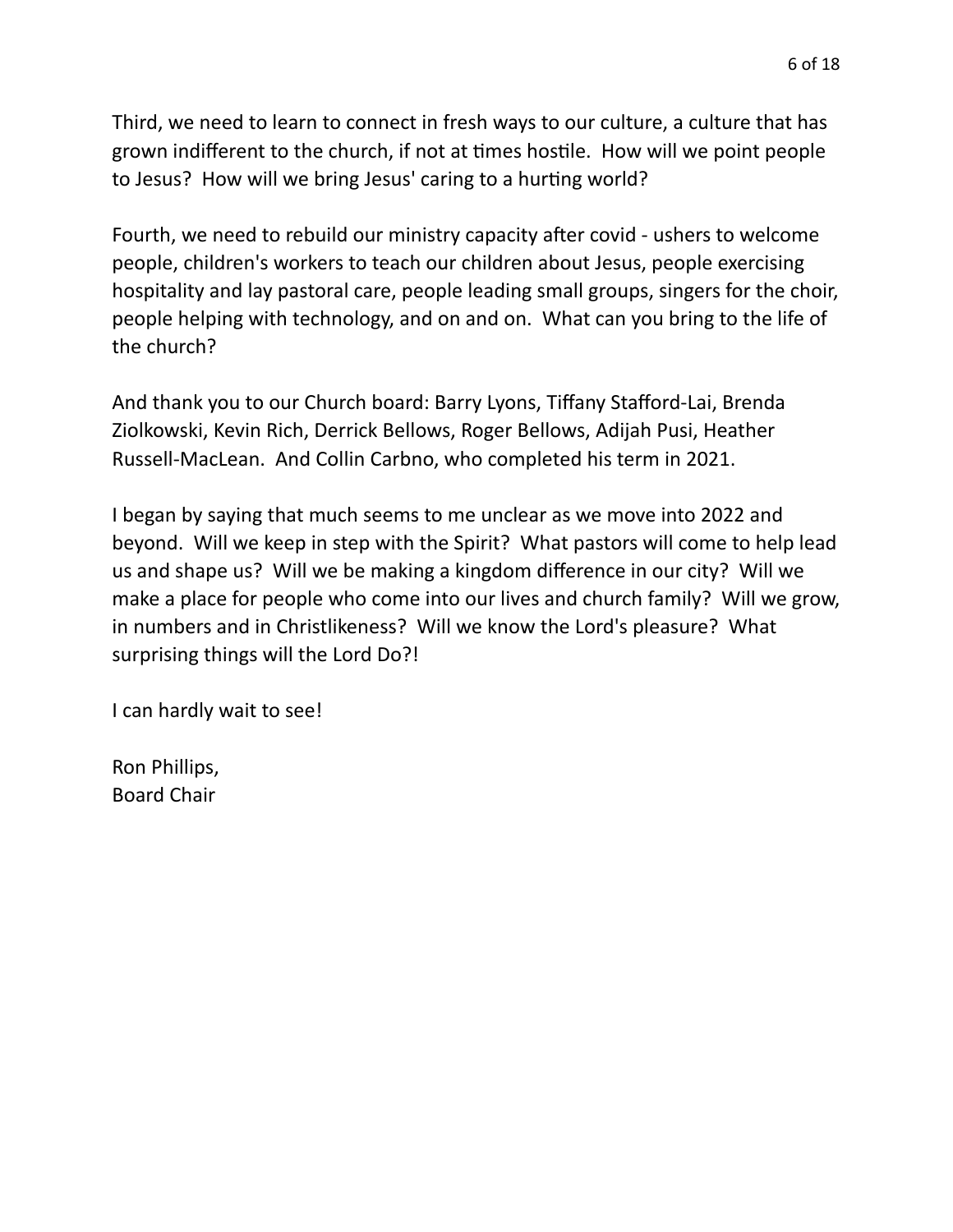# **Treasurer's Report - 2021**

First Baptist Church is active in a great many ministries, and follows CRA standards for charities in reporting and tracking our finances. In addition to financing the normal day-to-day activities necessary for our church life (operating expenses), we have a number of restricted reserves that are dedicated to specific purposes.

Although the COVID pandemic was still with us during 2021, the FBC community was very conscientious in maintaining a healthy giving effort, as our general offerings increased by 3% over the previous year. Our overall revenue again exceeded our yearly expenses, which provided us with a surplus and an excellent beginning to 2021.

We continue to make monthly payments against both principle and interest for the internal loan from our own Organ Fund. This loan was supplemented with the CEBA interest-free loan, a program provided by the government for COVID relief. The CEBA loan will be paid back by the end of 2022, and the Organ Fund loan is expected to be paid off in 2028.

Detailed financial information follows in the audited statements, but highlights are presented below.

#### **Operations**

Church staff and leadership manage the operating expenses of the various operations and ministries. Personnel accounted for 55% of the operating budget in 2021. Property, Administration and Missions also had significant budgets. Due to the COVID pandemic, the church staff and leadership carefully monitored all expenses. Thanks to the generosity of the congregation, we were able to augment our Missions giving by over \$20,000 during 2021, providing financial assistance to our Lebanon partners and other CBM initiatives and programs.

#### **Restricted Reserves**

Separate Restricted Reserve fund accounts were established in 2017 for special long-term financial items. Expenses and revenue related to these funds were managed separately from the operating budget. Refer to Note 6 in the Financial Statements.

The Benevolent Fund is for special financial aid to individuals and families. It is administered by the pastoral staff with accountability to the Board. This is part of our approved budget and donations are requested when the fund is low. During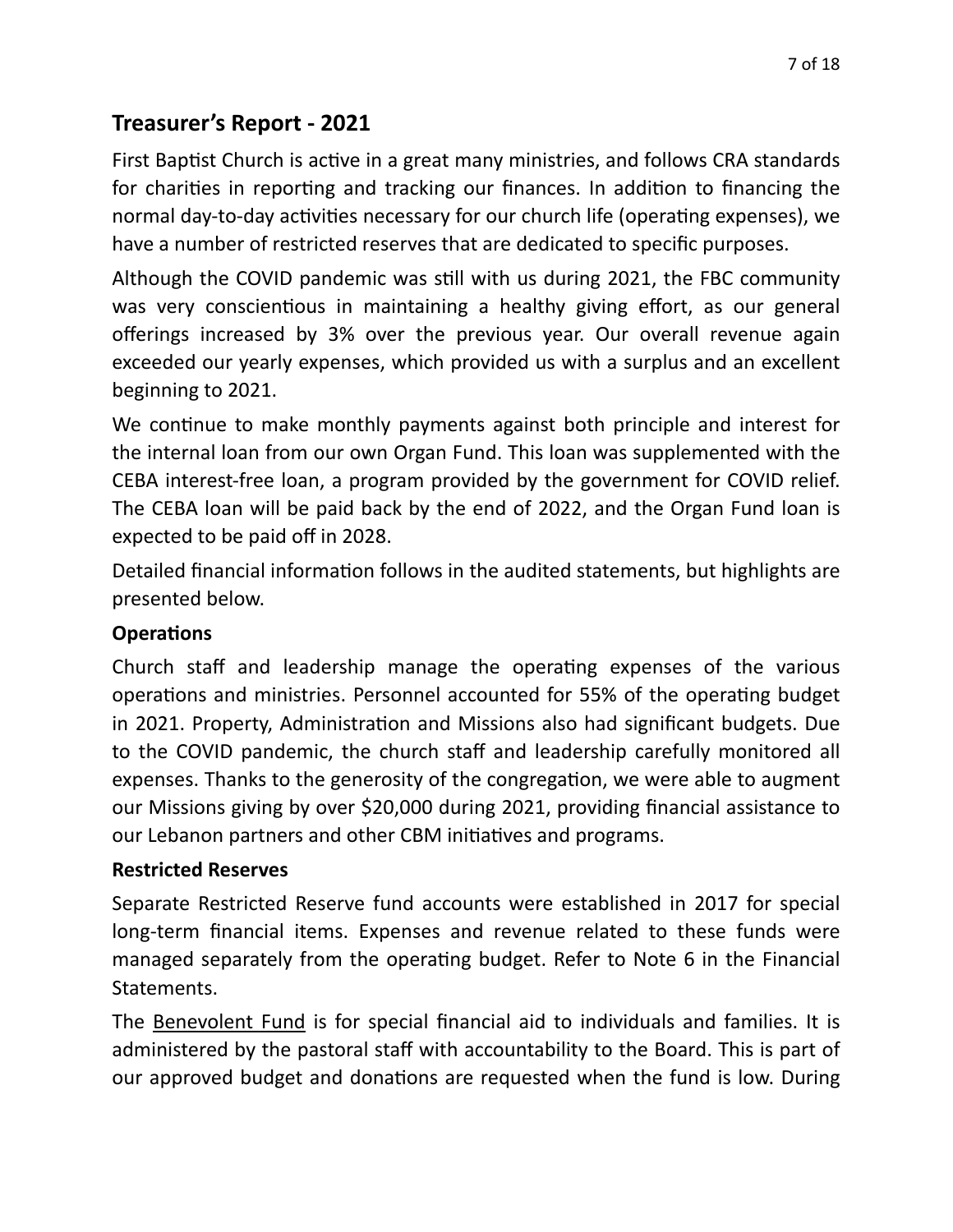2021, this fund provided nearly \$5,800 in support. This fund had about \$3,000 at year-end.

The **Building Fund** is for larger capital expenses related to building repair. During 2021 we had a couple of small projects that were funded. This fund had just over \$28,500 at year-end.

The Organ Fund is for expenses related to the maintenance and use of the pipe organ. This fund has had significant donations through estate bequests over the years. The fund had a total of about \$84,000 at year-end. In 2020, the Organ Fund provided the church with a loan of \$215,000, which we used to pay off the CBWC loan. This allowed the church to reduce the interest paid on debt from 5.65% to 2% and reduced the amortization period by three years. As a result, the church has no external debt.

The Legacy Fund was created a number of years ago to hold funds to support special outreach projects from our church that were not part of the annual budget. The main source of money to this fund is intended to be from estates and special gifts. The fund had about \$17,000 at year-end.

#### **General**

About 10% of our revenue came from property use, not donations. The largest is the facility agreement with Regina Youth for Christ who pay market value rent of the Youth Center. We do return about 38% of that rent as part of our missions support to their ministry. We also received reduced payments from the Christ's Commission Fellowship for the use of storage areas for their equipment, as they have not been meeting in the sanctuary for services.

Through 2021, Shelly Pippin CPA Prof. Corp. continued to provide bookkeeping services. We are very appreciative of the work and assistance that Shelly and Jenn are providing. The Finance Committee continued with the same membership of Derrick Bellows, Marv Fuller, Gloria Toews and Murray Wolfe who assisted me in ensuring that our financials were properly managed through the year. I thank them for their commitment over the years. We bid farewell to Derrick and Murray, and welcome Tom Chen as our newest committee member. I also thank the Board and staff for their diligence in managing the financial resources entrusted to them.

This was my fourth year as Treasurer, and I thank you, the family of First Baptist, who continue to provide the finances for the work of our church.

Respectfully submitted, Kevin Rich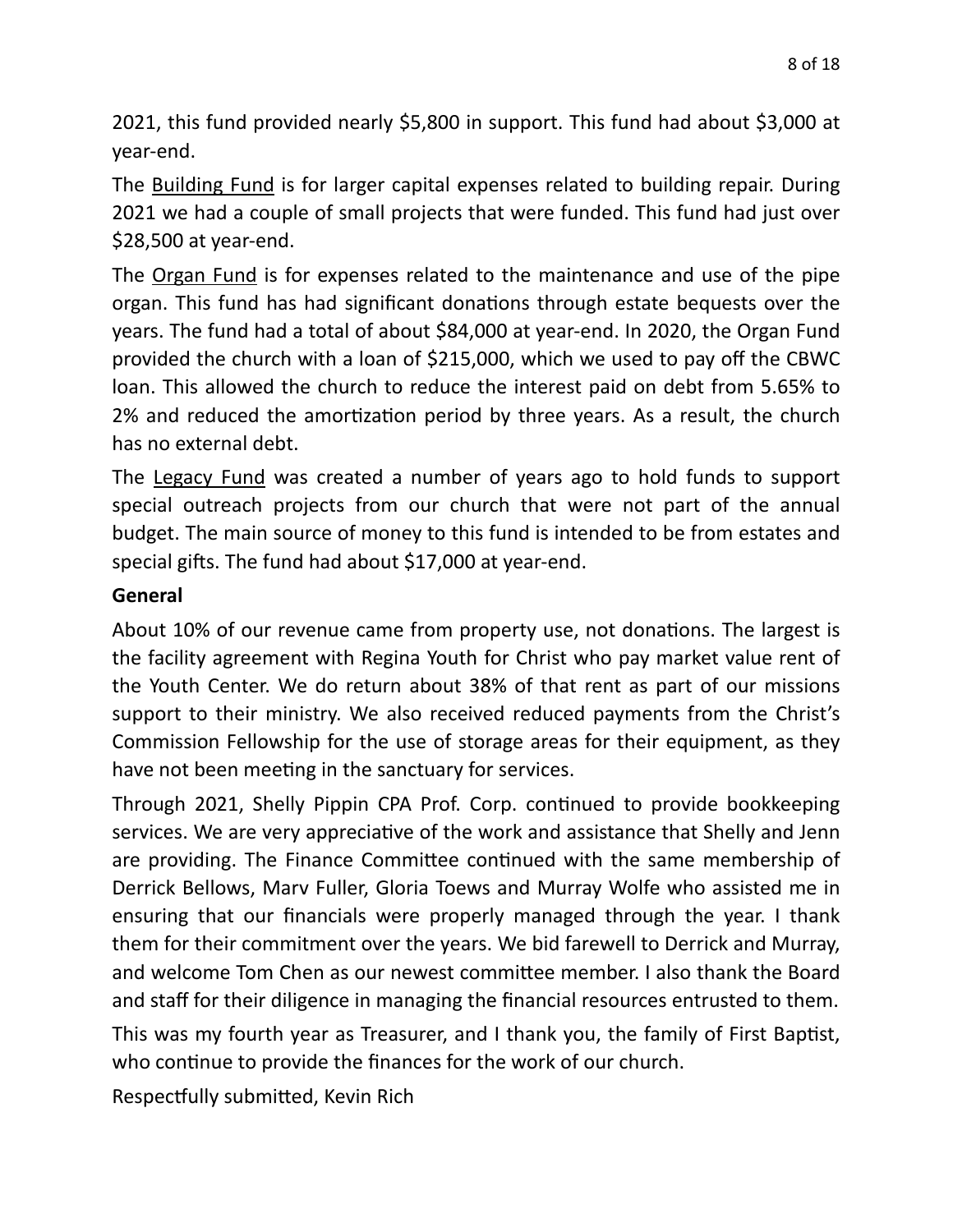# **Church Clerk Report**

At the beginning of the year, we were all hopeful that medical science would progress to the point where we could go back to our accustomed practices of community and worship. 2021 reinforced the fact that time never goes backwards, and that only God is the same yesterday, today and forever.

First Baptist has maintained community worship with Zoom and other electronic forms of communication, but it has become clear that our community and society as a whole have tended to fragment without active personal contact. Now that the concern around Covid has diminished and the rules have relaxed some, we hope to be able to cautiously see each other in person again!

Total membership- 189

Members: # active = 115, #inactive= 68,

Number of active members and adherents (including children) = 221

New members admitted by baptism: Karlee Mock

Members lost through death: Les Warden, Margaret Ziolkowski.

This spring we plan to go through our records and make sure we are including all who wish to be a part of First Baptist Church, Regina. Our ChurchTrac software charges us a fee based on the number of active records, so we also want to make sure that our rolls accurately reflect our actual numbers. We plan to archive the names of people who are no longer resident in Regina or who have not attended church (in person or via computer) in the last 2 years. If these people are members they will get a letter asking if they would like their membership transferred to another church or maintained at FBC. The names of inactive adherents will simply be archived. If you have friends or family members who have moved away from Regina, but wish to stay on the church roll, please have them contact the church office or Rosemary Ward before the end of April 2022. Archived names are easily restored to active status if needed.

Respectfully submitted

Rosemary Ward, church clerk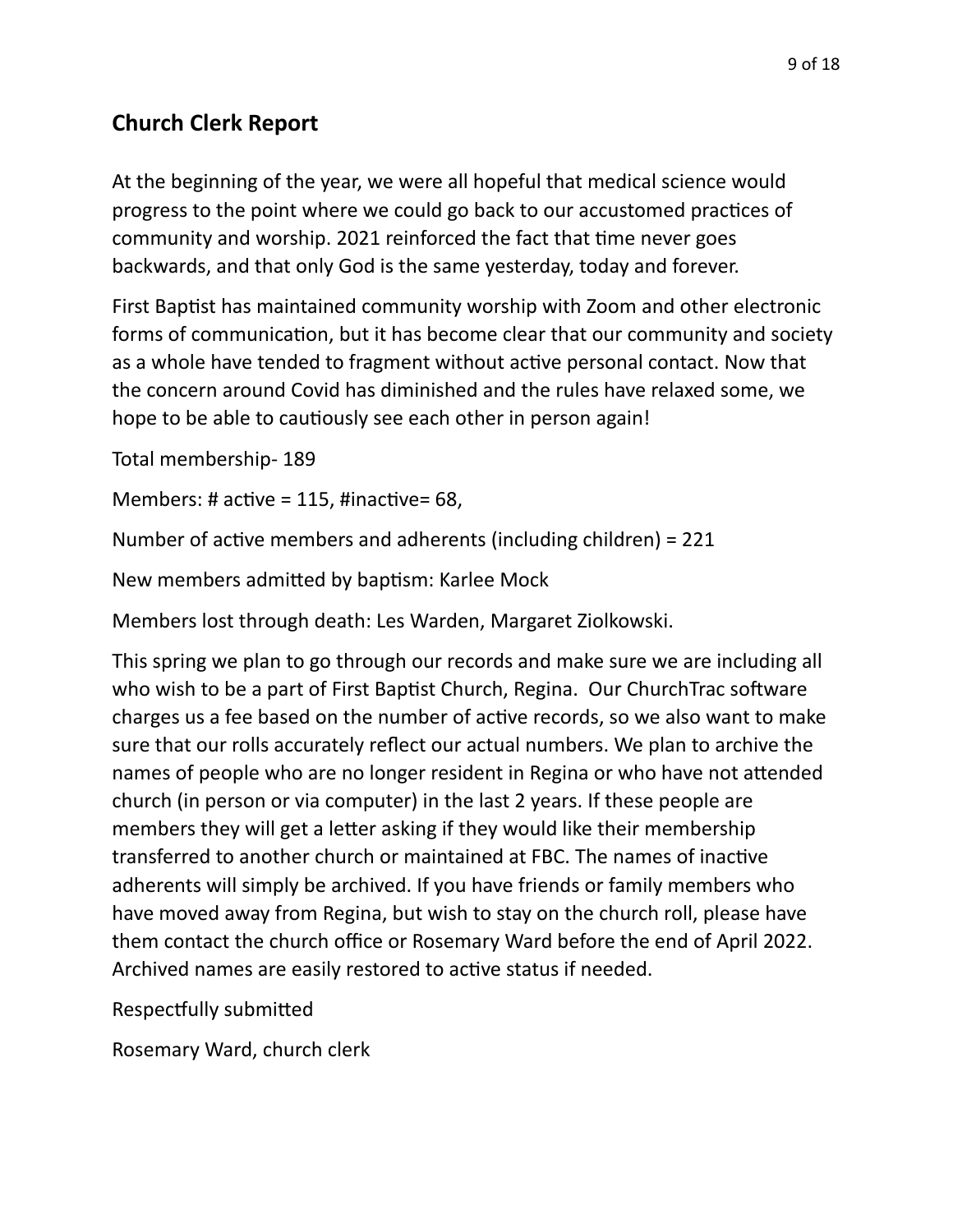# **Report of the Lead Pastor**

Covid 19 continued to dominate our experience as a congregation in 2021. Activity began to increase through the summer though numerous protections and guidelines remained in place. There was widespread hesitancy to regularly and actively take part. For all that, we persisted together in worship prayer, care, and missions.

## **A few highlights**

- The children and youth programs had to make month by month decisions about how best to encourage faith and relationships, taking guidelines and . It has been a work of endurance for Rev Kayely and Chris who had no regular volunteers.
- We continued to stream our bible studies, concerts, and services over Zoom and Facebook. We had sixteen volunteers involved in running the AV/Zoom ministry, plus pastors who help stream the events, trained others, and weekly set up and took down equipment.
- Kayely organized a meaningful marriage course
- We were blessed again through our Lebanese's partnership and to have Dr Emad Botros and Dr Eli Haddad preach.
- We were able to provide an internship for Julie Hovey so that she could complete her Master's program at Briercrest.
- In December, Louise Krueger and Barb Ziolkowski helped organize free lunches from the lower hall in partnership with other churches. This has continued into 2022. Many churches are now involved and having a great time. Changes to provincial income assistance in 2022 increased demands on all agencies.

#### **Staff and Lead Volunteers**

2021 was also a season of significant transition. As the year came to a close, Rev Dr Richard Hovey accepted a call to a church in New Brunswick after just over two years with us. We also said thank you and farewell to Christa Walsh after twelve years with us as a pianist.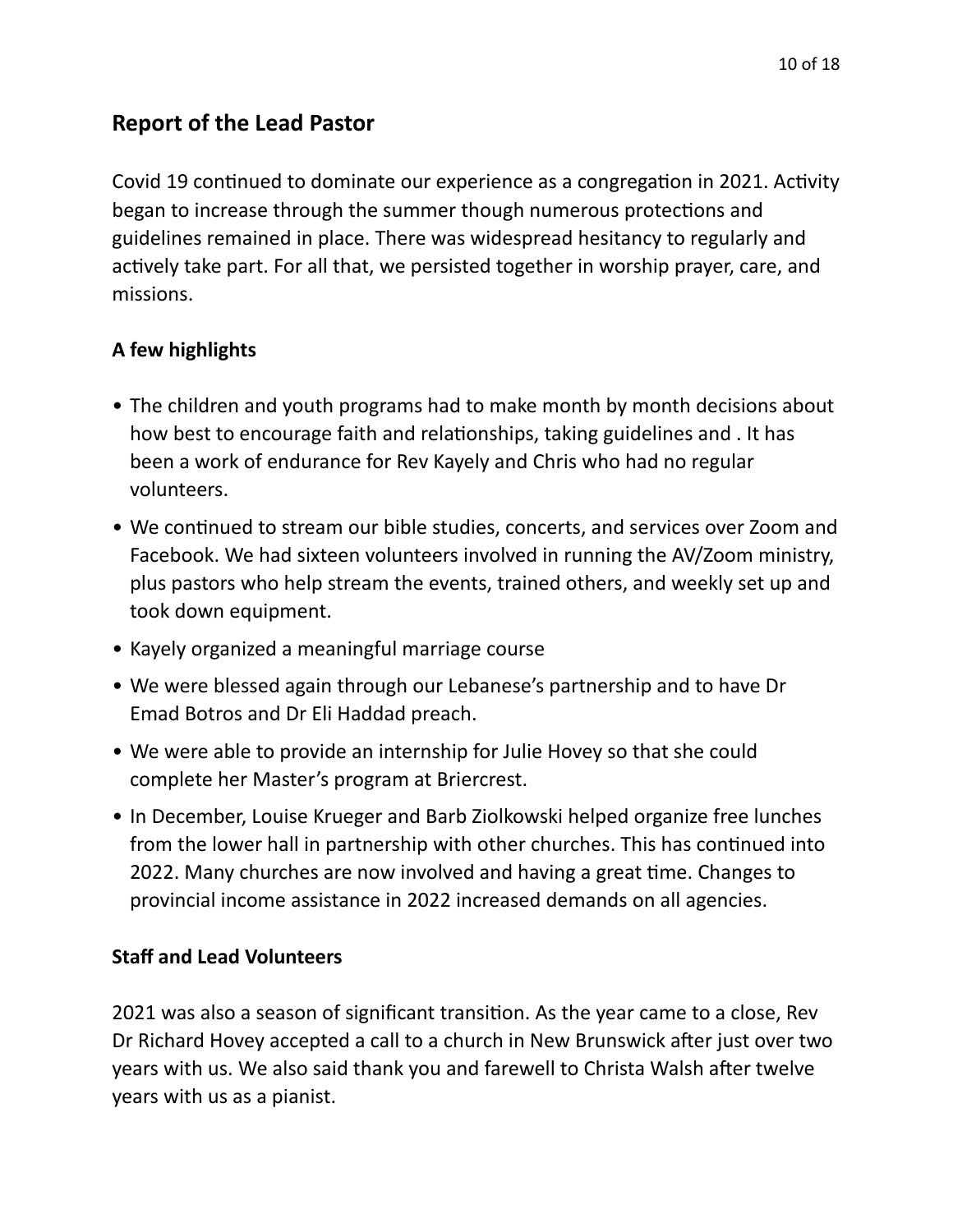And after over 35 years as Minister of Music, Rev John Nelson retired. A meaningful, music-filled celebration of his ministry was held in June. The congregation voted to give John the title of Pastor Emeritus. John, thank you for all your hard work and friendship.

Dr Melissa Morgan offered to join us part-time from August to January (2022). She restarted our choir and gave leadership Sunday mornings. She also led our first live concert in a year and a half.

Thank you to Kayely Rich, Chris Senger, Norma Holtslander, and Esther Gurnsey for faithfulness and hard work this past year. Thanks to Ron Phillips, our board chair, to Rob Stafford our property manager and head usher, and to Kevin Rich our Treasurer, web and tech guru. Thanks to Brenda Ziolkowski who is helping with something every time I turn around.

My thanks to everyone for your encouragement and support as I completed my Mdiv and through all the challenges of this period.

Respectfully submitted, Rev. Joel Russell-MacLean, Lead Pastor

# **Missions Commission Report**

Commission Members: Bryan Orthner (chair), Barb Ziolkowski, Carmen Pauls Orthner (joined fall 2021) , Heather Russell-MacLean. Pastoral liaison: Joel Russell-MacLean. Anne Bellows served with the Mission Commission up until her resignation in fall - we want to acknowledge and thank Anne for her years of involvement with the Mission Commission.

Our mandate:

- Provide vision, direction and management for our "missions" ministry, including: financial, relational and practical involvement in missions
- local AND global involvement in missions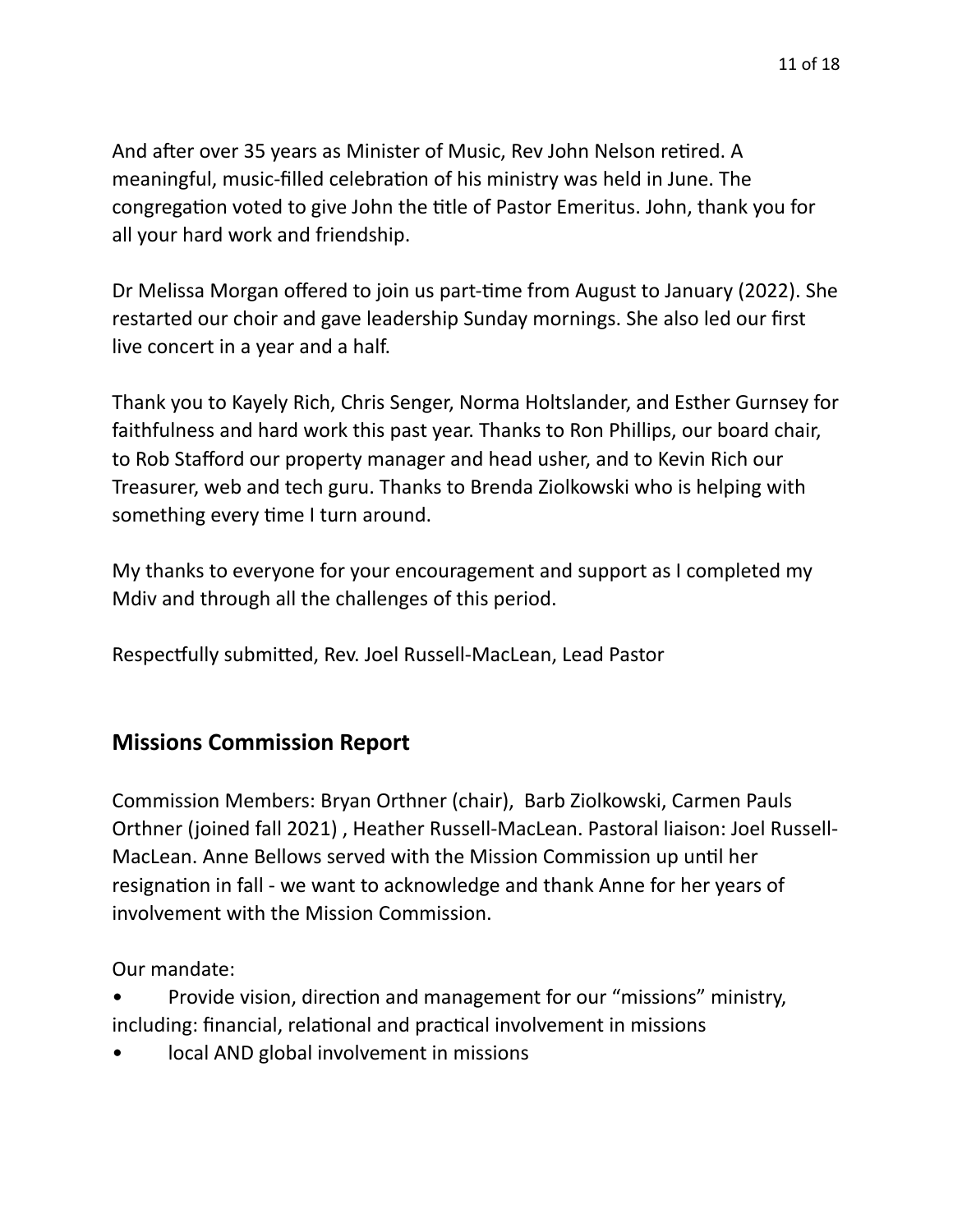Please note that the Missions Commission is actively seeking additional members! We would particularly welcome the input of First Baptist Church members with involvements in other local church and para-church ministries, as we attempt to invest our local missions budget effectively.

1. The 2021 budget:

|                                          | 2021   | 2020   | 2019   | 2018   |
|------------------------------------------|--------|--------|--------|--------|
| <b>Canadian Baptist Ministries (CBM)</b> | 24,325 | 8,500  | 7,500  | 7,500  |
| <b>Local Missions</b>                    | O      | 750    | 5,000  | 5,000  |
| Katepwa Lake Camp (KLC)                  | 13,700 | 6,500  | 6,000  | 6,000  |
| Intervarsity Christian Fellowship (IVCF) | \$500  | 5,000  | 6,000  | 6,000  |
| Youth for Christ (YFC)                   | 15,684 | 15,684 | 15,684 | 15,684 |
| Total                                    | 54,684 | 40.684 | 40,184 | 40,184 |

2. We recommitted to our CBM Partnership with the Lebanese Society for Education & Social Development (LSESD) – specifically for:

- Botros Team Support
- **Middle East Consultation Bursaries**
- **Syrian Refugee Support primarily camp ministry**

Our Lebanon Zoom Fundraiser, April 18th raised \$ 17,645 (including donations up to mid-July). This was in addition to our \$9,000 CBM project budget, for a total of \$ 26,465 to our Lebanon Partnership this year, the highest total of our 3-year partnership. In addition to this, the church board authorized a special gift of \$10,000 to CBM for Lebanon. In the fall, the church board also approved an additional gift to Katepwa Lake Camp outside of the Mission Commission budget.

Looking forward to 2022, we hope once more to promote the Lebanon partnership through a spring fundraiser, as well as begin to plan for a future Sent trip return to Lebanon. It is also my hope that we can find ways to encourage local missions involvement by our church members in areas such as the inter-church Saturday lunch program and refugee welcoming.

Respectfully submitted, Bryan Orthner Missions Commission chair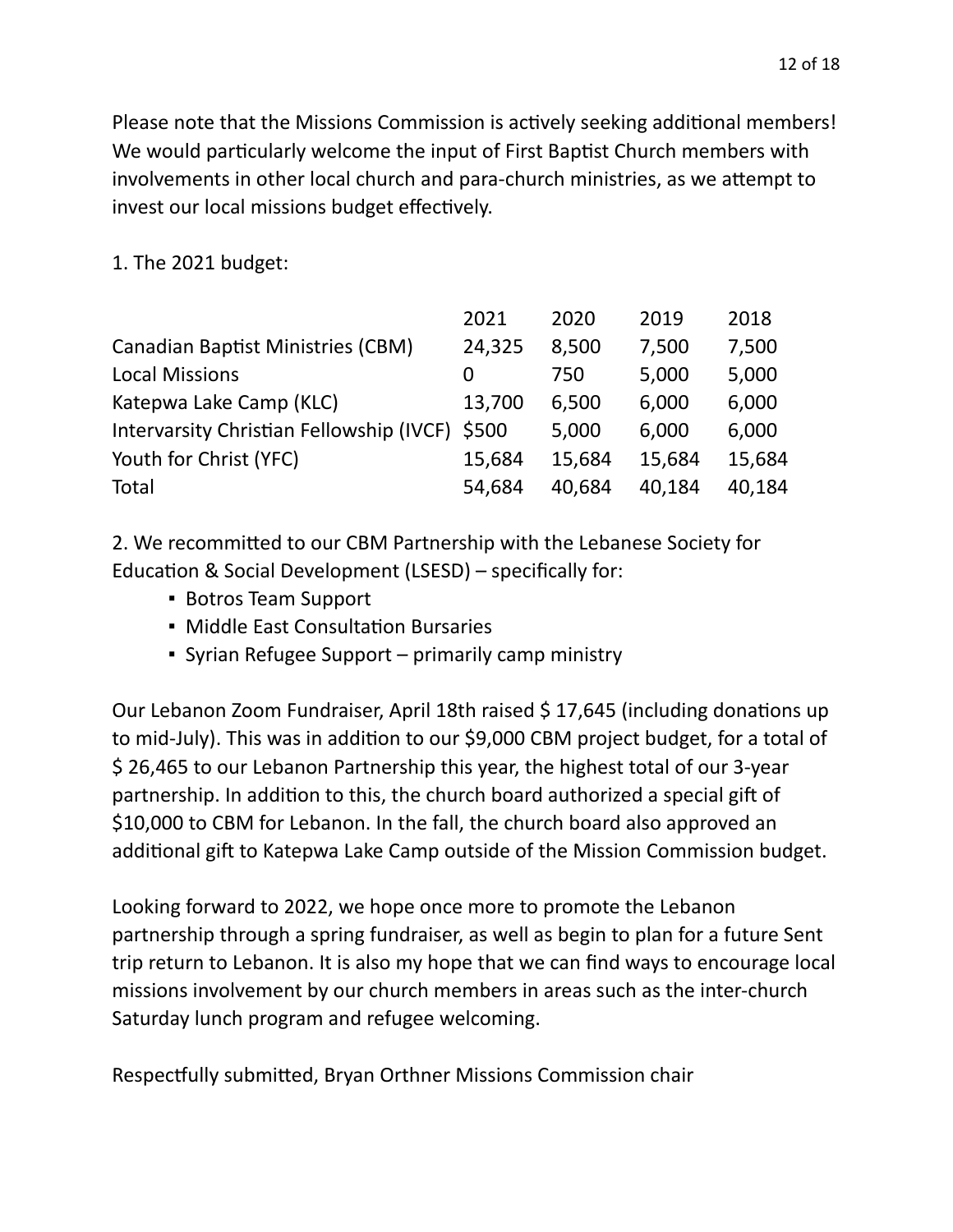## **First Baptist Place Chaplaincy**

The chaplain from FBP is currently a member of FBC and a member of the Pastoral staff, affirmed by the FBP executive and the FBC Board.

Primarily, I am responsible for the Wednesday evening chapel service. This means finding accompanists for the hymns we sing, (we love to sing), providing Scripture and a 15 minute or so biblical message. There are a couple of people who regularly call on me for prayer, and a couple who come for spiritual direction.

2021, which became the 'first' full year of Covid. Chapel was cancelled a couple of times (along with other activities in the building). When we came together again in the late Fall only a few (4-5) came regularly. There was much concern about Covid and unvaccinated people. However, the numbers slowly grew. We continue to wear masks for which I am grateful. I was, and am, committed to wearing a mask, whether any one else does or not as I am facing all of them and can 'spray when I am speaking.

We continued our tradition of a carol sing on the Wednesday between Christmas and New Years. Barry Holtslander returned (after he wasn't invited last year!) to lead us and Margaret Roth played the piano. Even with masks, and all in various stages of 'senior-ness,' we sang our hearts out.

Please pray for me in this year, 2022, that I might be sensitive to the needs of these wonderful people and sensitive to the Spirit's leading in topics to be presented. We have a variety of Christian denominations represented in our chapel times. I have been accused of being too Catholic on one hand and too Evangelical on the other. I just want to be true to Scripture and true to the leading of the Holy Spirit.

Submitted by Rev Norma Holtslander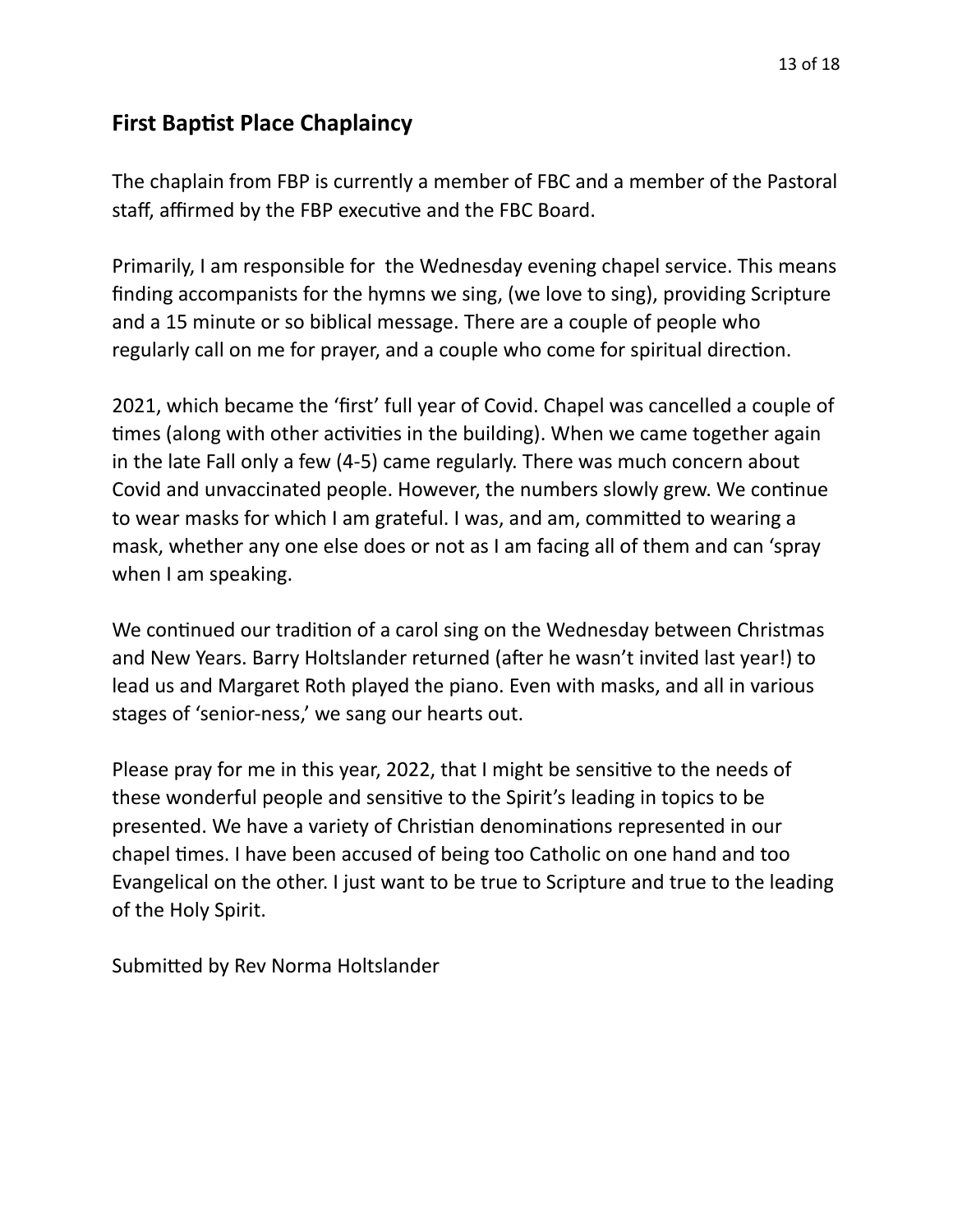## **Property Report**

This was another challenging year for us all with Covid-19 and the restrictions. We got this far with the great support of the First Baptist family. It's time to put this Covid-19 behind us but at the same time take care of each other as we live with Covid-19 etc. Following our last meeting, we had the reception areas of Lorne St and the office stairwell painted and the heating system upgraded.

We have taken a close look at our expenditures and see savings across the property accounts. Even though the church is not being used as much as before, there are additional expenditures for Covid, like face masks and hand sanitizer. However, we are still within budget. We have also reduced the hours of the contract cleaning and have located and stopped leaks in our washrooms that will reduce our costs.

Even though church activities slowed down, we never stopped working and with the help of Marvin, Len, and Glen several jobs were addressed. We were also faced with a fault in the smoke detectors around the church and Tanner from Queen City Electric is looking into locating replacements as the original units are outdated. Andre from 3Star plumbing inspected the heating system and has installed a new pressurized tank system to ensure heating is free from air locks and has also replaced several room thermostats and heating valves.

This winter has been a difficult for everyone with large amounts of snow and colder temperatures, we have seen an increase in snow removal and had a water leak causing minimal damage to the kitchen and library.

We have a number of on-going projects that we are working on including lighting, AV upgrade, lower floor and chair repair. We are always seeking anyone handy to do some work around the church and would like this requested in the monthly newsletter.

We had looked into the repointing and repair to the brick work on the exterior of the church on the east, west and south sides to prevent water damage to the walls and ceiling, the dome inspection and the facia and downpipes cleaning and repair. We had the dome inspected by Derrick, Len and Marv and their findings were very good and only minor repair and upkeep will be required.

We hope to carry out painting projects around the church over the next three years, but we feel there are a number of other projects that should be carried out before we start these.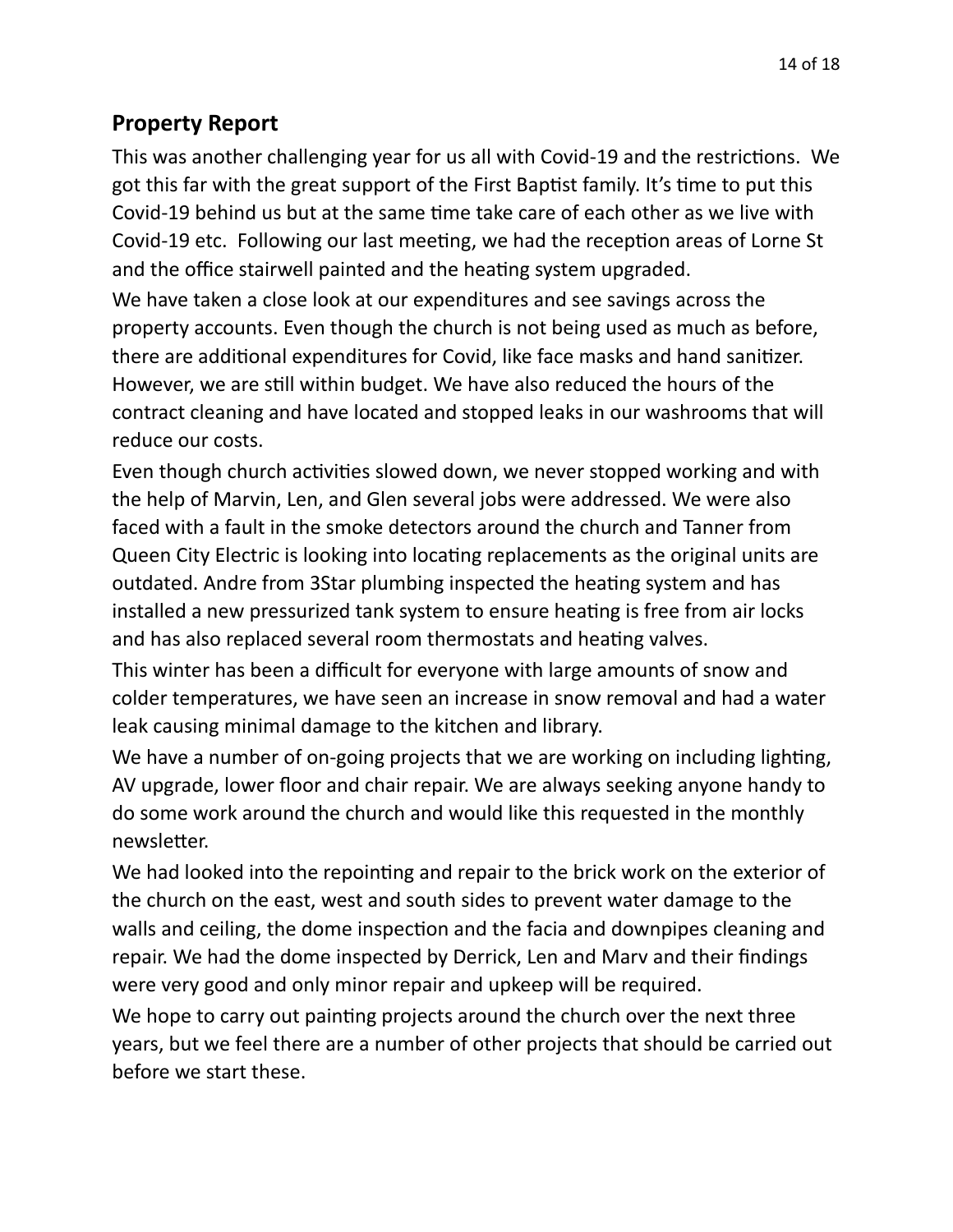#### 2022 Church Projects

- Outside garden
- Cleaning of windows
- Cleaning pews and sanctuary floor
- Repair basement floor
- Deep clean of kitchen / nursery / Godly play / library
- Carpets ( estimate received from carpet company)
- AV Upgrade
- History Wall (on-going)

#### Painting Projects

- Painting project #1: Lower hall, cloakroom & washrooms (2019) DONE
- Painting project #2: Lorne St. entrance, disability lobby, office reception, and stairwell DONE
- Painting project #3: Front entrance including reception east/west (on hold)
- Painting project #4: Offices (including meeting rooms), library (done), and kitchen (June 2022)
- Painting project #5: Sanctuary (May/June/July 2023)

Misc. Projects (no set timeframe)

- Lower hall floor repair/renewal
- Bird prevention (front of the church)
- Window cleaning (interior and exterior)
- Dome report and refurbishment (on hold)
- Pendulum lights upgrade (bulbs are more than 18 years old)
- Repair to stained glass windows (west side)
- Cleaning sanctuary ceiling, lights, fans, and walls
- Installing outdoor sockets (Victoria Ave. side) DONE
- Leaking toilets (nursery and ladies' washroom) DONE

#### **Summary**

I would like to thank the Board and Joel for the support for the past year and looking forward to 2022/23, the work load of the Property is a lot and made a little easier with the help of Marv, Len and Joel. We need help with property issues and can always do with a handy man or woman so any help would be great. Respectfully submitted, Rob Stafford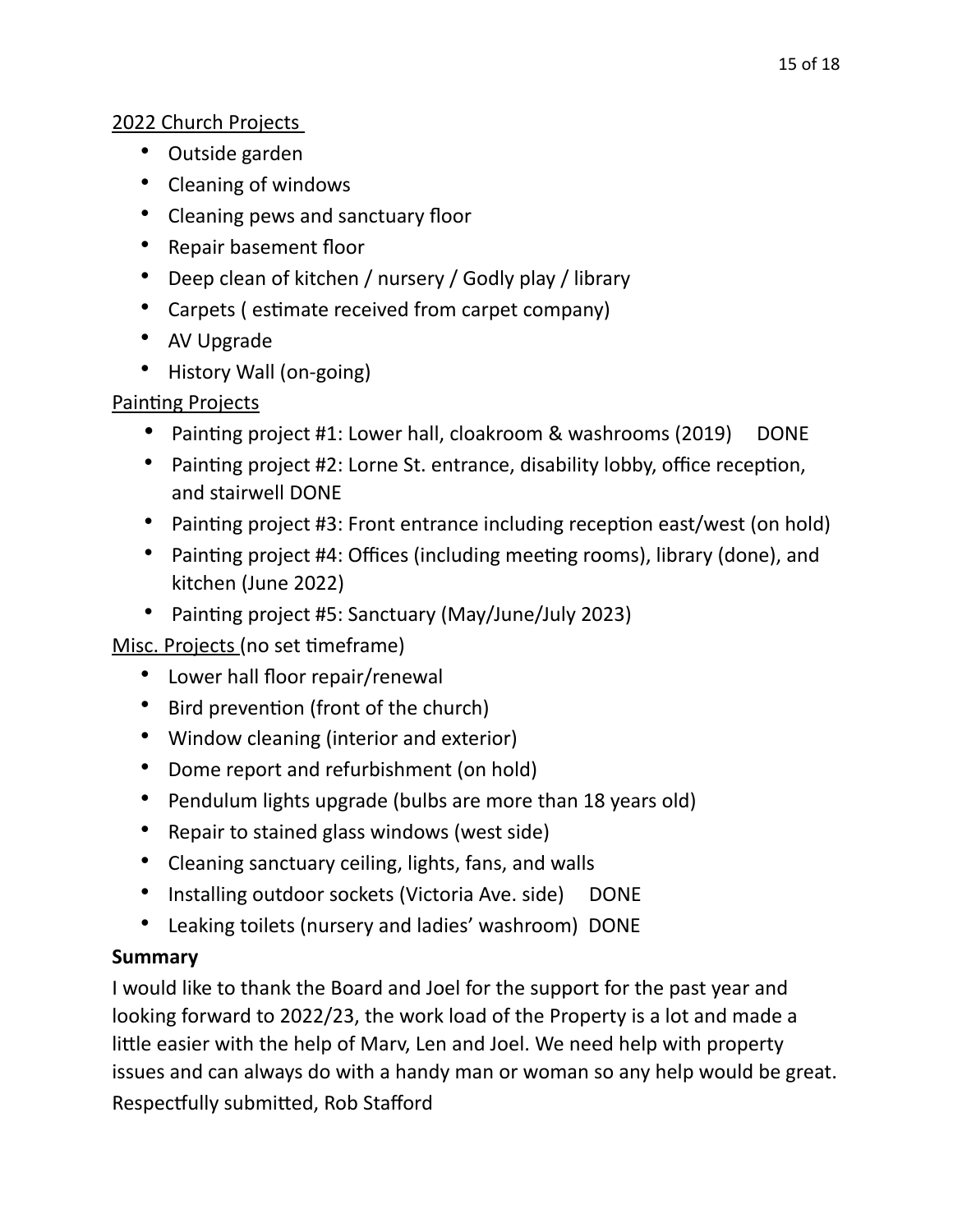## **First Baptist Regina Communications**

Because of the ongoing pandemic throughout 2021, we have seen fluctuating numbers in terms of our in-person attendance. Because of this, online communication (mainly by email) has continued to be a high priority. I have also continued to prioritize our presence on Facebook by increasing the number of postings about events and activities taking place at First Baptist.

My areas of responsibility in 2021 included the following:

Sending out the "First this week" email each week. Preparing the weekly bulletin for Sunday services. Creating and distributing a weekly newsletter in three formats: A digital version for those on the church email list, hard copies for folks without computer/internet access, and a digital version for our website. Posting announcements and events on our Facebook page. Managing the church email (i.e, main fbcregina@sasktel.net): Responding to questions, forwarding emails to the appropriate parties, etc. Updating our church database, ChurchTrac. Proofing and editing various communication pieces. Administrative duties including processing invoices and answering the phone. Assisting in ensuring that the information on all media is up to date.

Submitted by Esther Gurnsey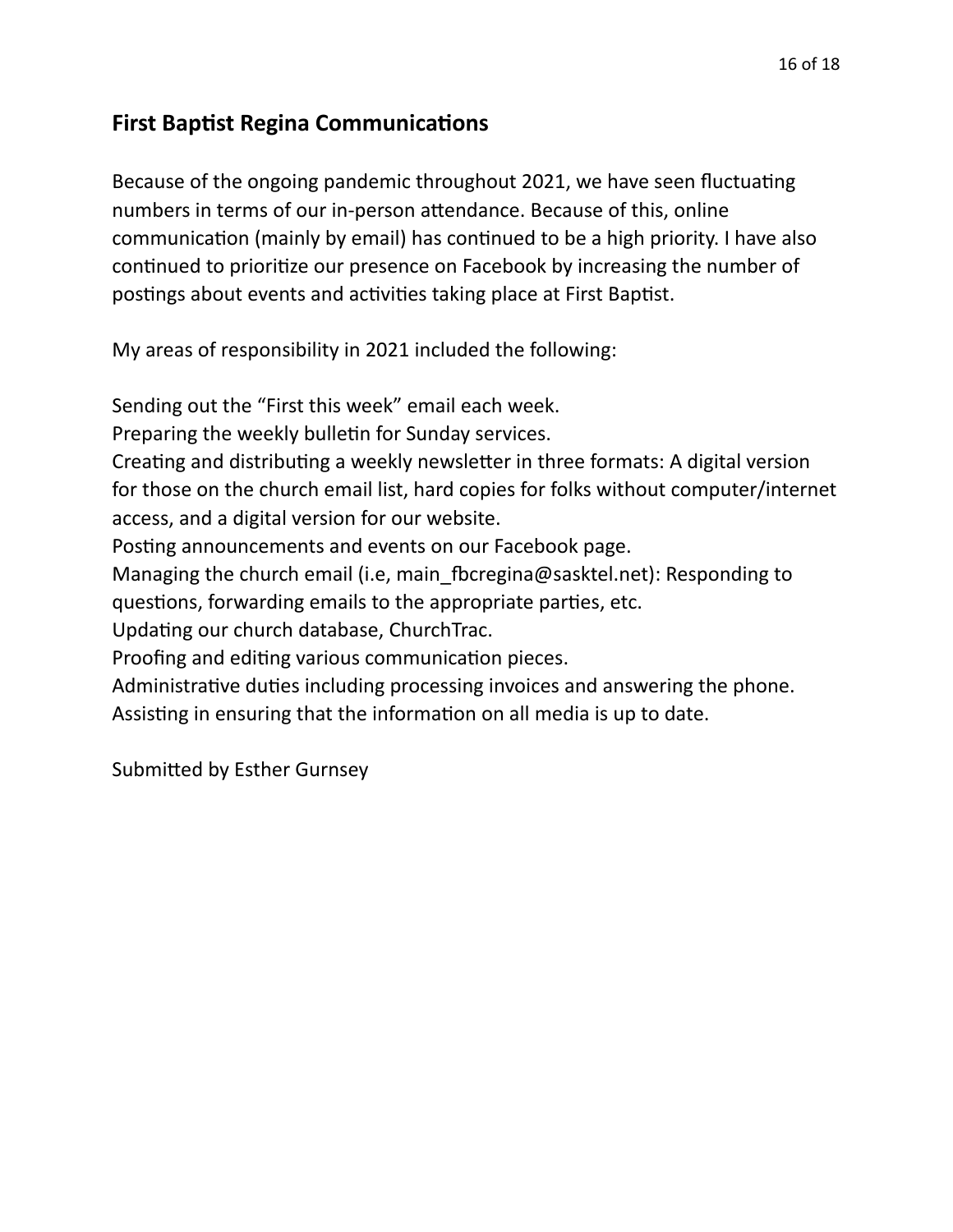# **Children's ministries report**

2021 began with children's classes being offered online. Julie Hovey taught Godly Play before Sunday services and I taught Oasis after the services in order to avoid competition for wifi bandwidth during church services. While online teaching presented some challenges, it was always good to connect with our kids in their homes and have them share with us about the things and people that are important to them. We are thankful that Julie was able to complete her internship with us at a time where gathering in person was difficult.

In the summer, we enjoyed family park meet-ups where kids happily playing together and parents had the opportunity to visit. Fall came quickly with the kickoff at Mosaic Stadium where children and adults alike enjoyed playing on Taylor Field.

We were excited to resume in person classes in the Fall, even though we only had a small group. It was fun having a class spanning from toddlers to preteens and amazing to see the kids of different ages helping each other out. Using stories from the Old Testament Godly Play Curriculum as an inspiration, the kids created art about heroes of the faith.

For Advent, the youth group helped assemble take-home packages that were delivered by the church people to our families. Through a variety of stories and activities, the kids followed the path to Jerusalem with key characters and built their own nativity sets.

We miss the times of being able to see ALL of our amazing, creative, gifted, thoughtful and energetic kids in person as well as the fantastic group of volunteers who made it possible for us to run the nursery, godly play and Oasis classes. But we are simultaneously grateful for the times of connection that have been possible and eagerly welcome more families back as they are ready to return to in person gatherings.

With gratitude and hope, Rev Kayely Rich